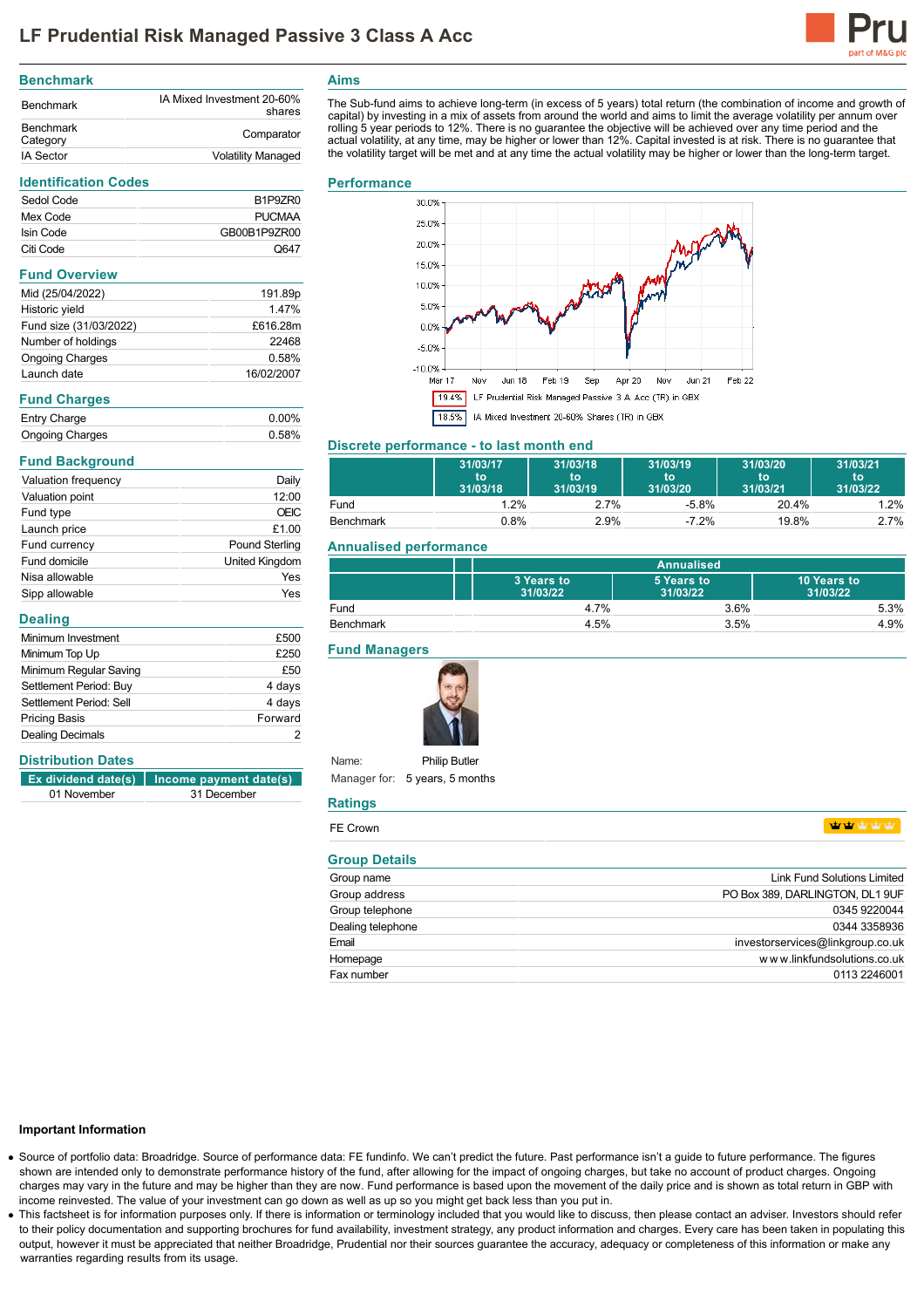Portfolio data accurate as at: **31/03/22**

# **Top 10 Fund Holdings**

| <b>Name</b>                                                                            | % Weight |
|----------------------------------------------------------------------------------------|----------|
| 1 BlackRock iShares Corporate Bond Index Class X                                       | 16.55%   |
| 2 BlackRock iShares UK Equity Index Class X                                            | 12.68%   |
| 3 BlackRock (Dublin) iShares US Corporate Bond Index Flex Hedged                       | 10.67%   |
| 4 BlackRock iShares Pacific ex Japan Equity Index Class X                              | 7.48%    |
| 5 Legal & General European Index Trust C                                               | 5.63%    |
| 6 BlackRock (Dublin) iShares Euro Investment Grade Corporate Bond<br><b>Index Flex</b> | 5.23%    |
| 7 BlackRock iShares US Equity Index Class X                                            | 4.43%    |
| 8 M&G Strategic Corporate Bond Class A GBP                                             | 3.69%    |
| 9 Legal & General UK Index Trust C                                                     | 3.64%    |
| 10 BlackRock iShares Emerging Markets Equity Index Class X                             | 3.14%    |

## **Top 10 Holdings**

| <b>Name</b>                              | % Weight |
|------------------------------------------|----------|
| 1 TAIWAN SEMICONDUCTOR MANUFACTURING CO. | 1.06%    |
| 2 ASTRAZENECA                            | 0.91%    |
| 3 SHELL                                  | 0.78%    |
| 4 HSBC HLDGS                             | 0.70%    |
| 5 UNILEVER                               | 0.63%    |
| 6 DIAGEO                                 | 0.57%    |
| 7 GLAXOSMITHKLINE                        | 0.51%    |
| 8 BRITISH AMERICAN TOBACCO               | 0.49%    |
| 9 BP                                     | 0.47%    |
| 10 SAMSUNG ELECTRONICS CO. LTD           | 0.45%    |

## **Asset Allocation**



| International Bonds                   | 35 03% |
|---------------------------------------|--------|
| International Equities                | 25 27% |
| <b>UK Equities</b>                    | 13 22% |
| <b>UK Corporate Bonds</b>             | 9.37%  |
| Cash and Equivalents                  | 582%   |
| <b>Alternative Trading Strategies</b> | 389%   |
| <b>Investment Trusts</b>              | 2.34%  |
| Property                              | 0.63%  |
| <b>Money Market</b>                   | 0 24%  |
| Other Assets                          | 4 21%  |
|                                       |        |

# **Sector Breakdown**

| <b>Bonds</b>                  | 44.47% |
|-------------------------------|--------|
| Financials                    | 9.28%  |
| Cash and Equivalents          | 5.86%  |
| Technology                    | 5.66%  |
| <b>Consumer Discretionary</b> | 5.14%  |
| Industrials                   | 5.12%  |
| Non-Classified                | 4.52%  |
| <b>Other Sectors</b>          | 19.95% |

### **Breakdown By Market Cap (%)**

| Mega           | 23.23% |
|----------------|--------|
| Large          | 9.33%  |
| Medium         | 4.67%  |
| Small          | 0.95%  |
| Micro          | 0.09%  |
| Non-Classified | 11.40% |
| <b>Bonds</b>   | 44.47% |
| Cash           | 5.86%  |

## **Fixed Interest Quality Profile**

| AAA                      | 6.19%  |
|--------------------------|--------|
| AA                       | 3.25%  |
| А                        | 10.76% |
| <b>BBB</b>               | 15.12% |
| Sub-Investment Grade     | 2.47%  |
| <b>Unknown Quality</b>   | 6.67%  |
| Cash and Equivalents     | 5.86%  |
| <b>Other Asset Types</b> | 49.67% |

# **Regional Allocation**



| UK                         | 22.65%   |
|----------------------------|----------|
| North America              | 20.01%   |
| Developed Europe - Excl UK | 18.15%   |
| Non-Classified             | 11.51%   |
| <b>Emerging Asia</b>       | 9.64%    |
| Cash and Equivalents       | 6.06%    |
| Japan                      | 3.08%    |
| Australia & New Zealand    | 247%     |
| Developed Asia             | $2.27\%$ |
| <b>Other Regions</b>       | 4.16%    |

# **Top Country Breakdown**

| United Kingdom         | 22.66% |
|------------------------|--------|
| <b>United States</b>   | 19.25% |
| Non-Classified         | 11.58% |
| Cash and Equivalents   | 6.06%  |
| France                 | 4.10%  |
| Japan                  | 3.08%  |
| Netherlands            | 3.08%  |
| <b>Other Countries</b> | 30.20% |

### **Fixed Interest Currencies**



#### **Fixed Interest Maturity Profile**

| < 5Yr Maturity           | 16.68% |
|--------------------------|--------|
| 5Yr - 10Yr Maturity      | 13.08% |
| 10Yr - 15Yr Maturity     | 4.00%  |
| > 15Yr Maturity          | 10.70% |
| Cash And Equivalents     | 5.86%  |
| Unknown Maturity         | 3.30%  |
| <b>Other Asset Types</b> | 46.38% |

# **Important Information**

The Industry Classification Benchmark is a product of FTSE International Limited and has been licensed for use.

"Prudential" is a trading name of The Prudential Assurance Company Limited, which is registered in England and Wales. Registered office at 10 Fenchurch Avenue, London EC3M 5AG. Registered number 15454. Authorised by the Prudential Regulation Authority and regulated by the Financial Conduct Authority and the Prudential Regulation Authority.